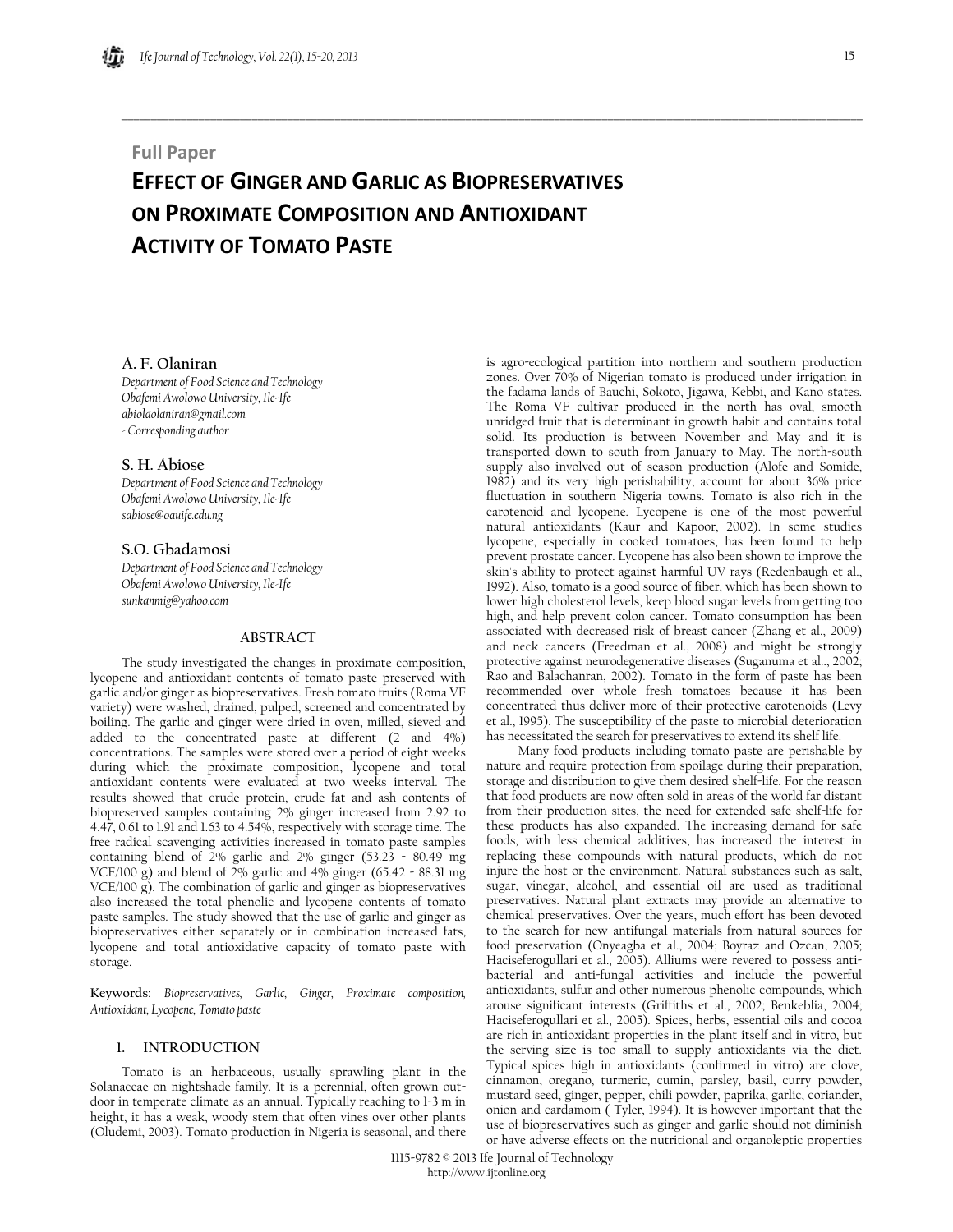of the final product. This work therefore aimed at assessing the influence of the use of ginger and garlic as biopreservatives at different concentrations on the proximate composition, lycopene and antioxidant contents of concentrated tomato paste stored for eight weeks.

#### **2. MATERIALS AND METHODS**

Fresh tomato fruits (Roma VF variety), garlic bulbs and ginger rhizomes were purchased from a local market in Ile – Ife, Nigeria. Fresh tomatoes were sorted for wholesomeness and intense red colour. The sorted red tomato fruits were washed and allowed to drain. The tomatoes were pulped and screened using a Langsenkamp pulping machine (Model 18 SER .L 295, U.K) according to the method reported by Oludemi (2003). The slurry was concentrated (7-12% total solids) to tomato paste by boiling in stainless steel pot smeared with palm oil so as to prevent burning (Nwanekezi and Onyeali, 2005). After concentration, the paste was divided into eight portions labelled A-G. Fresh garlic bulbs and ginger rhizomes were cleaned, peeled and 250 g each was dried in a Gallenkamp hot air oven at 65 °C for 12 h and ground with a Marlex Excella grinder (Marlex Appliances PVT., Daman). The garlic and ginger powders were then sieved through mesh size of 50 to 60 to remove the shafts and residues which were subsequently discarded (Kaewin, 2004). The garlic and ginger powder were added to the concentrated paste at different (2 and 4%) concentrations. The mixture was evenly homogenized, packaged into air tight plastic containers, stored at refrigeration temperature for further analyses.

#### **2.1. Determination of Proximate Composition**

The proximate composition of the tomato with and without powdered ginger and/or garlic at different concentrations were determined using AOAC (2000) methods.

#### **2.2. Lycopene Determination**

Tomato sample (1 g  $\pm$  0.05) was weighed into a 125 ml flask wrapped with aluminum foil to exclude light. A 50 ml mixture of nhexane - acetone- ethanol (2:1:1; v: v: v) was added to solubilize all carotenoids (Sadler *et al*., 1990). The flask was stoppered and agitated continuously for 30 min on a magnetic stirrer plate until lycopene was completely extracted. This was confirmed in the colourless pulp fibers. Agitation was continued for another 2 min after adding 10 ml of water. The solution was then allowed to separate using separation funnel into a distinct polar (35 ml) layer and a non polar (25 ml) layer containing lycopene. The hexane solution containing lycopene was filtered through 0.22μm filter paper before measuring the absorbance using spectrophotometer at 472 nm (Sharma and LeManguer, 1996). The conversion of absorbance into lycopene concentration was based on its specific extinction coefficient ( $E_{1cm}^{1\%}$ ) of 3450 in hexane (Sharma and LeManguer, 1996; Oludemi, 2003) using Beer Lambert equation:

$$
A = ECL
$$
 (1)

$$
C = \frac{A}{(EL)}\tag{2}
$$

where

Absorbance (A) = the product of specific emissivity coefficient; (E), concentration of the absorbing species; (C) and path length through the sample (L)

A is the spectrophotometer readings at  $472$ nm,  $(E_{1cm}^{196})$  of  $3450$ in hexane, L is 1cm

#### **2.3. Determination of Total Antioxidant of Tomato Paste Blends**

Extraction of antioxidant was carried out on the paste using Yurttas *et al.* (2000) and Diana *et al.* (2007) methods with minor modifications. Each sample (10 g) was mixed with 100% methanol in conical flasks. Extraction was executed using magnetic stirrer for 30 min at room temperature. After 30 min, the extract was filtered through Whatman No. 1 filter paper. The crude extracts were stored in refrigerator until required for further analysis. Total phenolic content was determined using modified procedure of Saleem *et al.* (2001). Each extract (0.1 g/ ml in water) was mixed with 5.9 ml distilled water, and 1.0 ml of the diluted extract was mixed with 1.0 ml Follin Ciocateau reagent. The mixture was allowed to stand for 2-5 min, and 2 ml of 20% (w/v) Na2CO3 was added. After 30 min of rigorous mixing with a vortex mixer, reading was taken at 725 nm using a spectrophotometer. The result was expressed as Gallic acid equivalent (GAE) using a calibration curve with Gallic acid as standard (100 mg/ l).

#### **2.4. 1, 1-diphenyl-2-picrylhyrazyl (DPPH) radical scavenging activity of tomato paste extract**

DPPH radical scavenging activity of the samples of tomato product was measured using the procedure of Cakir *et al*. (2003). A 1 ml solution of DPPH radical solution in methanol was prepared and 1 ml of solution was mixed with 3 ml of the sample solutions in ethanol. Finally, after 30 min, absorbance was measured at 517 nm against methanol as blank. Decreasing of DPPH solution absorbance indicates an increase of the DPPH radical scavenging activity that was calculated in the equation:

%DPPH free radical scavenging =

\n*control absorbance–sample absorbance* × 100

\n*control absorbance* × 100

\n
$$
(3)
$$

The DPPH solution without sample solution was used as control.

#### **2.5. Statistical Analysis**

All experiments were conducted in triplicate. Data reported are averages of three determinations. Analysis of variance (ANOVA) was performed and differences in mean values were evaluated using Tukey`s test at p < 0.05.

#### **3. RESULTS AND DISCUSSION**

#### **3.1. Proximate Composition**

Addition of ginger, garlic, or ginger-garlic blends reduced the crude protein content in the biopreserved tomato paste compared to the control sample as shown in Table 1 to 4 respectively. However, the crude protein content of all tomato paste samples significantly (p < 0.05) increased with increasing storage time. In the sample without any of the biopreservatives, the initial protein content of 4.41% increased to 5.18% an increase of 17.46% within the period of storage while in samples with 2% ginger and 4% ginger, percentage increment of 53.31 and 44.35% were observed over the initial protein content. Higher increases in crude protein contents were recorded for samples preserved with ginger powder. Application of ginger-garlic combination did not produce similarly high increases in protein content of preserved tomato paste although a range of 11.24 – 40.11% increase in protein content was observed.

The crude fat contents of all the samples increased throughout the period of storage and the increases were significantly higher than those of the control sample. The crude fat contents of samples with 2% garlic and 2% ginger, 2% garlic and 4% ginger and 2% ginger and 4% garlic were in the range 0.5-1.36%, 0.77-1.46% and 0.78-1.42%, respectively while that of control sample varied from 0.37-0.74%. Increases in fat content could be explained in terms of increase in the number of microbes with storage. It has been established that microbes when present in high number can add to the protein and fat content of foods in which they thrive. Presence of ginger, garlic or a combination of both suppressed the number of microbes and by extension the quantity of protein and fat they added to the tomato paste. The presence of essential and fatty oils in garlic and ginger (Peter and Kandiannan, 1999) may have also contributed to the

1115-9782 © 2013 Ife Journal of Technology http://www.ijtonline.org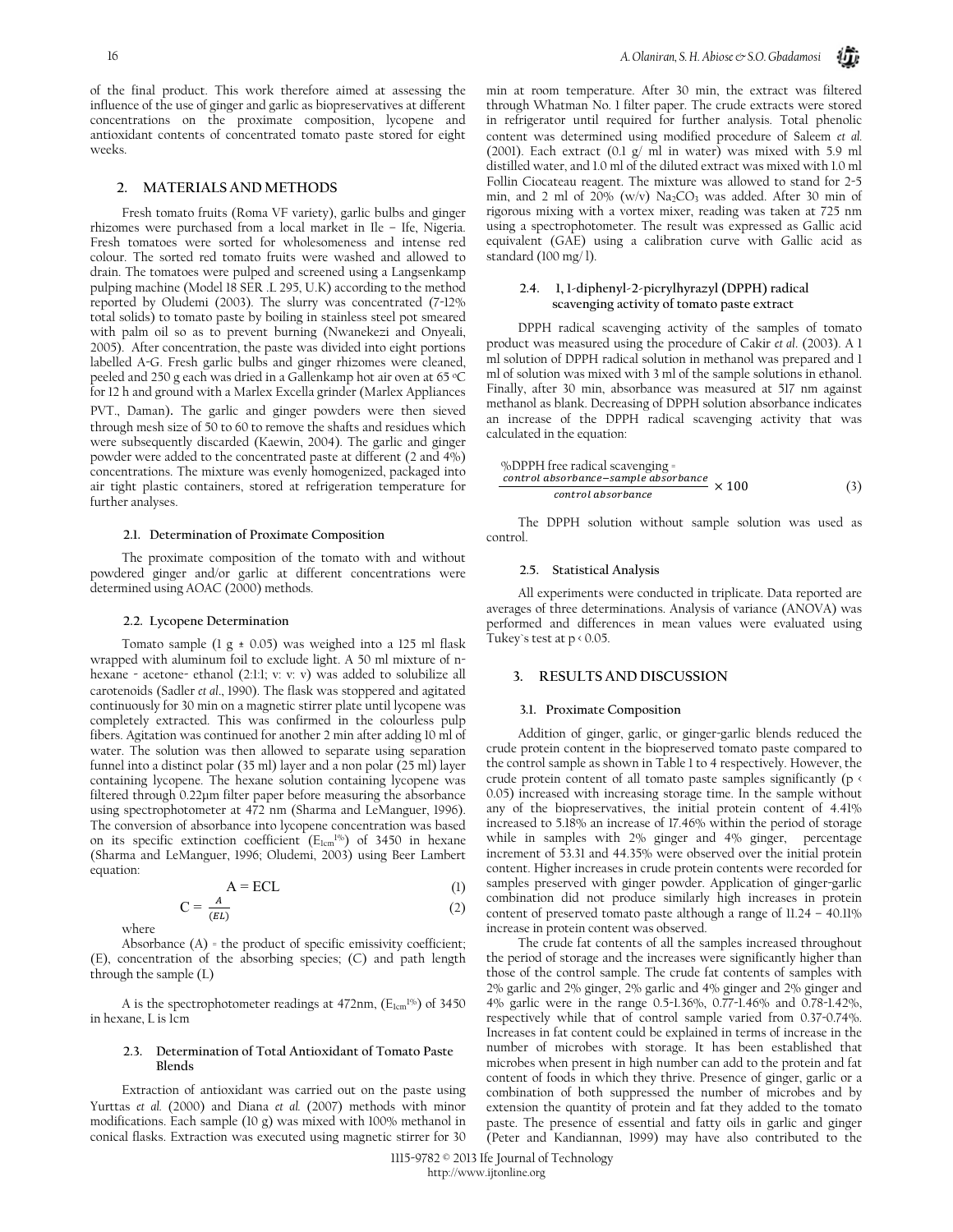*Table 1: Proximate Composition of Tomato Paste and Ginger at different Concentration (dry weight basis)* 

|               |             | $\circ$                      | ,,,                          | $\overline{\phantom{a}}$<br>$\circ$ |                               |                               |
|---------------|-------------|------------------------------|------------------------------|-------------------------------------|-------------------------------|-------------------------------|
| Time in weeks | Sample code | % Crude                      | % Crude                      | % Crude                             | % Crude                       | $\%$                          |
|               |             | Protein                      | Fat                          | Fibre                               | Ash                           | <b>CHO</b>                    |
| $\Omega$      | B           | $3.32 \pm 0.02$ <sup>e</sup> | $0.58 \pm 0.01$ <sup>d</sup> | $112+0.01a$                         | $1.49\pm0.01d$                | $93.49 \pm 0.01$ <sup>a</sup> |
|               | C           | $3.45 \pm 0.02$ <sup>d</sup> | $0.64 \pm 0.01$ <sup>d</sup> | $1.32 \pm 0.01$ <sup>a</sup>        | $1.59 \pm 0.01$ <sup>d</sup>  | $93.00 \pm 0.01$ <sup>a</sup> |
|               | B           | $4.14\pm0.01$ <sup>d</sup>   | $0.81 + 0.01c$               | $0.88 \pm 0.01$ <sup>bc</sup>       | $2.44+0.02c$                  | $91.73 \pm 0.15^{\rm b}$      |
|               | С           | $4.17 \pm 0.01$ °            | $0.88+0.01c$                 | $105+001b$                          | $2.98 \pm 0.02$ <sup>c</sup>  | $90.92+0.15^{b}$              |
| 4             | B           | $4.47\pm0.01c$               | $0.94\pm0.02b$               | $0.91\pm0.01b$                      | $4.17\pm0.01b$                | $89.51 \pm 0.01$ c            |
|               | C           | $4.64\pm0.01b$               | $0.95\pm0.02b$               | $0.92 \pm 0.01$ c                   | $4.24\pm0.01b$                | $89.25 \pm 0.01$ c            |
| 6             | B           | $4.68\pm0.01^{b}$            | $1.08 \pm 0.01$ <sup>a</sup> | $0.84 \pm 0.01$ <sup>c</sup>        | $4.27 \pm 0.01^a$             | $89.13 \pm 0.02$ <sup>c</sup> |
|               | C           | $4.81\pm0.01^{b}$            | $1.12 \pm 0.01^a$            | $0.91 \pm 0.01$ <sup>c</sup>        | $4.34 \pm 0.01$ <sup>ab</sup> | $88.82 \pm 0.02$ <sup>c</sup> |
| 8             | B           | $5.09 + 0.03a$               | $1.08 + 0.01a$               | $0.85+0.01c$                        | $4.27 \pm 0.01$ <sup>a</sup>  | $88.71 \pm 0.01$ <sup>d</sup> |
|               | C           | $4.98 \pm 0.03$ <sup>a</sup> | $1.19 \pm 0.01$ <sup>a</sup> | $0.92 \pm 0.01$ c                   | $4.34 \pm 0.01$ <sup>a</sup>  | $88.57 \pm 0.01$ c            |
|               |             |                              |                              |                                     |                               |                               |

*\*Values with different superscript on the same column are significant at p < 0.05. Samples codes: B: Tomato Paste + 2% Ginger, C: Tomato Paste + 4% Ginger.* 

*Table 2: Proximate Composition of Tomato Paste and Garlic at different concentration (dry weight basis)* 

| Time in weeks | Sample code | % Crude                      | % Crude                      | % Crude                      | % Crude                      | $\%$                          |
|---------------|-------------|------------------------------|------------------------------|------------------------------|------------------------------|-------------------------------|
|               |             | Protein                      | Fat                          | Fibre                        | Ash                          | <b>CHO</b>                    |
| $\Omega$      | D           | $2.92 \pm 0.02$ <sup>e</sup> | $0.61 \pm 0.01$ c            | $1.19 \pm 0.01$ <sup>a</sup> | $1.63 \pm 0.01$ <sup>e</sup> | $93.65 \pm 0.01$ <sup>e</sup> |
|               | E           | $2.68 \pm 0.02$ <sup>e</sup> | $0.88 \pm 0.01$ <sup>c</sup> | $0.98 \pm 0.01$ <sup>a</sup> | $1.15 \pm 0.01$ <sup>c</sup> | $94.31 \pm 0.01$ °            |
| 2             | D           | $3.46\pm0.01d$               | $0.98\pm0.01b$               | $0.85\pm0.01b$               | $2.91 \pm 0.02$ <sup>d</sup> | $91.80 \pm 0.15$ <sup>d</sup> |
|               | E           | $3.32 \pm 0.01$ <sup>d</sup> | $0.94 + 0.01c$               | $0.88\pm0.01b$               | $3.97\pm0.02b$               | $90.89 \pm 0.15^{\rm b}$      |
| 4             | Ð           | $4.17 \pm 0.01$ <sup>c</sup> | $112+0.02a$                  | $0.68 \pm 0.01$ c            | $3.70 \pm 0.01$ c            | $90.33 \pm 0.01$ c            |
|               | E           | $4.24 \pm 0.01$ °            | $1.02 \pm 0.02^{\rm b}$      | $0.88 \pm 0.01^{\rm b}$      | $4.47\pm0.01^a$              | $89.39 \pm 0.01^a$            |
| 6             | Ð           | $4.37 \pm 0.01$ <sup>a</sup> | $119+001^a$                  | $0.68 \pm 0.01$ °            | $4.23 \pm 0.01^{\rm b}$      | $89.53 \pm 0.02^a$            |
|               | E           | $4.64 \pm 0.01$ <sup>a</sup> | $1.06\pm0.01b$               | $0.81 \pm 0.01$ <sup>c</sup> | $4.47\pm0.01a$               | $89.02 \pm 0.02$ <sup>a</sup> |
| 8             | D           | $4.47 \pm 0.03$ <sup>a</sup> | $1.19 \pm 0.01$ <sup>a</sup> | $0.71 \pm 0.01$ <sup>c</sup> | $4.54 \pm 0.01$ <sup>a</sup> | $89.09 \pm 0.01^{\rm b}$      |
|               | E           | $4.48 \pm 0.03$ <sup>a</sup> | $1.21 \pm 0.01^a$            | $0.85 \pm 0.01$ <sup>c</sup> | $5.07 \pm 0.01$ <sup>a</sup> | $88.39 \pm 0.01^a$            |
|               |             |                              |                              |                              |                              |                               |

*Values with different superscript on the same column are significant at p < 0.05 D: Tomato Paste + 2% Garlic, E: Tomato Paste + 4% Garlic* 

Table 3: Proximate Composition of Tomato Paste with Garlic and Ginger as Biopreservatives (dry weight basis)

| Time in weeks  | Sample code | % Crude                      | % Crude                       | % Crude                      | % Crude                      | $\frac{0}{0}$                 |
|----------------|-------------|------------------------------|-------------------------------|------------------------------|------------------------------|-------------------------------|
|                |             | Protein                      | Fat                           | Fibre                        | Ash                          | <b>CHO</b>                    |
| $\Omega$       | F           | $4.10 \pm 0.03$ <sup>c</sup> | $0.50\pm0.01$ <sup>d</sup>    | $1.05 \pm 0.01$ <sup>a</sup> | $1.39 \pm 0.01^a$            | $92.96 \pm 0.01$ °            |
|                | G           | $3.39 \pm 0.03$ <sup>d</sup> | $0.77 \pm 0.01$ <sup>d</sup>  | $0.94\pm0.01a$               | $1.29 \pm 0.01$ °            | $93.61 \pm 0.01$ c            |
|                | H           | $4.27 \pm 0.02^a$            | $0.78 \pm 0.01$ <sup>a</sup>  | $1.25 \pm 0.01a$             | $1.46 \pm 0.01^{\rm b}$      | $92.24 \pm 0.01^{\rm b}$      |
| $\overline{2}$ | F           | $4.14 \pm 0.01$ <sup>c</sup> | $1.19 \pm 0.01$ c             | $0.98\pm0.01b$               | $2.85 \pm 0.02$              | $90.84 \pm 0.15^{\rm b}$      |
|                | G           | $4.27 \pm 0.01$ °            | $1.20 \pm 0.01$ °             | $0.81 \pm 0.01$ <sup>a</sup> | $3.22 \pm 0.02^{\rm b}$      | $90.50 \pm 0.15^{\rm b}$      |
|                | Н           | $4.27 \pm 0.01$ <sup>a</sup> | $125+0.01a$                   | $0.91 \pm 0.01$ <sup>a</sup> | $3.36 \pm 0.02$ <sup>c</sup> | $90.21 \pm 0.15^{ab}$         |
| 4              | F           | $4.20 \pm 0.01$ °            | $1.29 \pm 0.02^{\rm b}$       | $0.85 \pm 0.01$ °            | $4.00 \pm 0.01^{\rm b}$      | $89.66 \pm 0.01$ <sup>c</sup> |
|                | G           | $4.44\pm0.01b$               | $1.39 \pm 0.02^{\rm b}$       | $0.88 \pm 0.01$ <sup>a</sup> | $4.27 \pm 0.01$ <sup>a</sup> | $89.02 \pm 0.01$ <sup>a</sup> |
|                | Н           | $4.34\pm0.01a$               | $1.05 \pm 0.02^{\rm b}$       | $0.85 \pm 0.01$ <sup>a</sup> | $4.20\pm0.01b$               | $89.56 \pm 0.01$ <sup>a</sup> |
| 6              | F           | $4.33 \pm 0.01^{\rm b}$      | $1.36 \pm 0.01^a$             | $0.68 \pm 0.01$ <sup>e</sup> | $4.10\pm0.01^a$              | $89.53 \pm 0.01^{\rm b}$      |
|                | G           | $4.58 \pm 0.01^{\rm b}$      | $1.39 \pm 0.01$ <sup>ab</sup> | $0.78 \pm 0.01$ <sup>a</sup> | $4.27 \pm 0.01$ <sup>a</sup> | $88.98 \pm 0.01^a$            |
|                | H           | $4.64 \pm 0.01$ <sup>a</sup> | $1.22 \pm 0.01$ <sup>a</sup>  | $0.84 \pm 0.01$ <sup>a</sup> | $4.26 \pm 0.01$ <sup>a</sup> | $89.04 \pm 0.02$ <sup>a</sup> |
| 8              | F           | $4.64 \pm 0.03$ <sup>a</sup> | $1.36 \pm 0.01$ <sup>a</sup>  | $0.77 \pm 0.01$ <sup>d</sup> | $4.10 \pm 0.01$ <sup>a</sup> | $89.13 \pm 0.01^{\rm b}$      |
|                | G           | $4.75 \pm 0.03$ <sup>a</sup> | $1.46 \pm 0.01$ <sup>a</sup>  | $0.68 \pm 0.01$ <sup>a</sup> | $4.31 \pm 0.01$ <sup>a</sup> | 88.80±0.01ª                   |
|                | Н           | $4.75 \pm 0.03^a$            | $1.42 \pm 0.01$ <sup>a</sup>  | $0.81 \pm 0.01$ <sup>a</sup> | $4.31\pm0.01^a$              | $89.71 \pm 0.01^a$            |

*\*Values with different superscript on the same column are significant at p < 0.05 F: Tomato Paste + 2% Garlic +2% Ginger, G; Tomato Paste + 2% Garlic +4% Ginger, H: Tomato Paste + 2% Ginger + 4% Garlic* 

| Table 4: Proximate Composition of Tomato Paste (dry weight basis) |  |
|-------------------------------------------------------------------|--|
|-------------------------------------------------------------------|--|

|          | $\%$                         | $\%$                         | $\%$                         | $\%$                         | $\%$                          |
|----------|------------------------------|------------------------------|------------------------------|------------------------------|-------------------------------|
| Time in  | Crude protein                | Crude fat                    | Crude fibre                  | Ash                          | CHO                           |
| Weeks    |                              |                              |                              |                              |                               |
| $\Omega$ | $4.41 \pm 0.03$ °            | $0.37\pm0.01b$               | $1.38 \pm 0.01$ <sup>c</sup> | $1.56 \pm 0.01^a$            | $92.28 \pm 0.01$ <sup>a</sup> |
|          | $4.58 \pm 0.01$ c            | $0.81 \pm 0.01$ <sup>a</sup> | $1.49\pm0.01b$               | $1.66 \pm 0.02$ <sup>d</sup> | $91.46 \pm 0.15^{\rm b}$      |
|          | $4.84\pm0.01b$               | $0.78 \pm 0.02^a$            | $1.59 \pm 0.01^{\rm b}$      | $3,39+0,01c$                 | $89.40\pm0.01$ <sup>c</sup>   |
| 6        | $5.19 \pm 0.01$ <sup>a</sup> | $0.75 \pm 0.01$ <sup>a</sup> | $1.80 \pm 0.01$ <sup>a</sup> | $4.03 \pm 0.01$ <sup>b</sup> | $88.23 \pm 0.01$ <sup>d</sup> |
| 8        | $5.18 \pm 0.03$ <sup>a</sup> | $0.74 \pm 0.01$ <sup>a</sup> | $1.96 \pm 0.01$ <sup>a</sup> | $4.14 \pm 0.01^a$            | $87.98 \pm 0.01$ <sup>e</sup> |
|          |                              |                              |                              |                              |                               |

*Values with different superscript on the same column are significant at p < 0.05*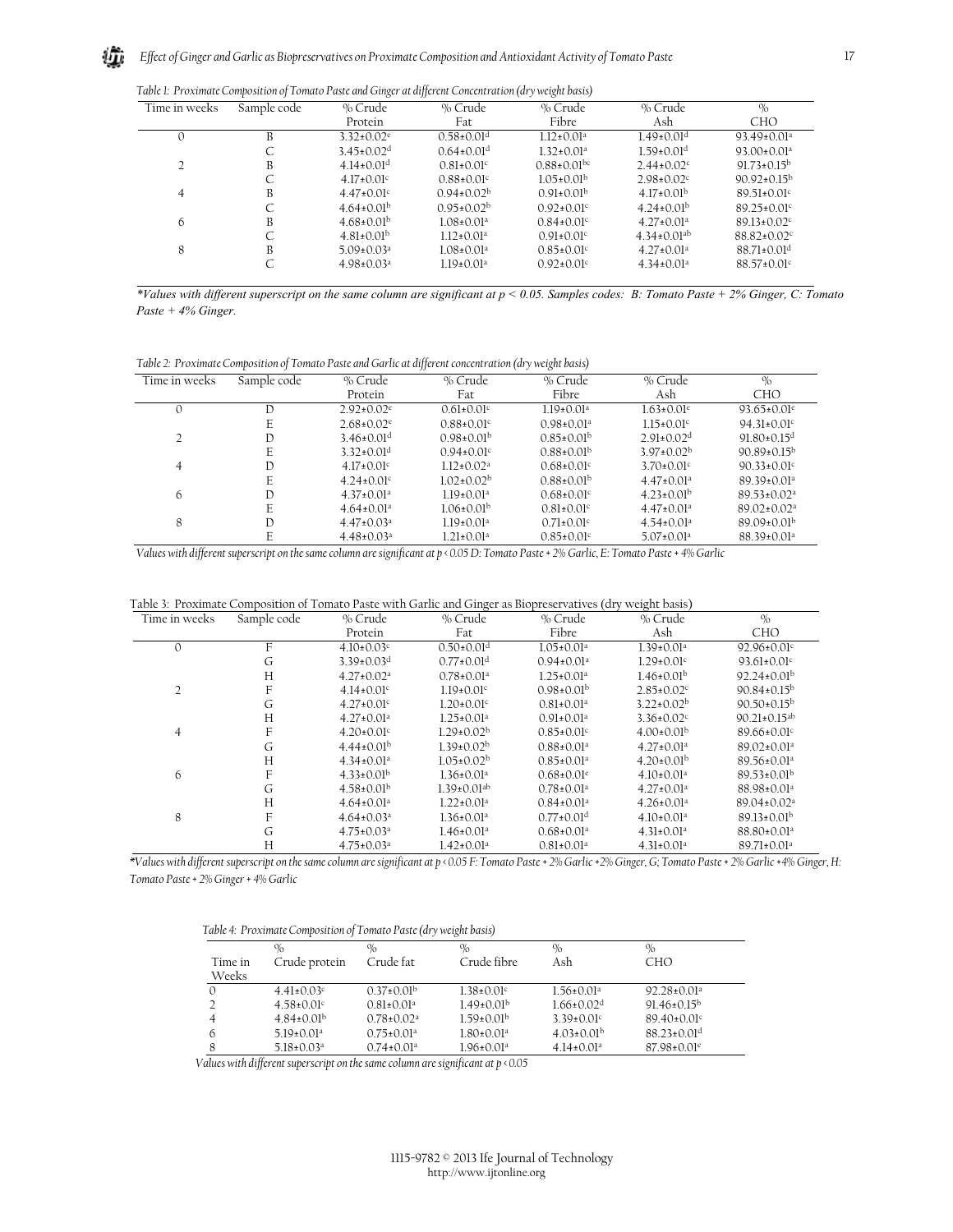observed increase in fat contents of biopreserved tomato paste samples.

The crude fibre content of all the samples decreased throughout the period of storage time. The crude fibre content of tomato paste was significantly ( $p \nless 0.05$ ) higher than those of other biopreserved samples. Ash content of the samples increased with storage time. The increases noticed in samples containing ginger, garlic or a combination of ginger-garlic were in the range of 172 -234.1% while an increase of 165% was found for control sample.

The carbohydrate content of tomato paste, tomato paste and 2% ginger and tomato paste and 4% ginger were significantly ( $p \nless 0.05$ ) lower than other samples during storage. The reduction in level of carbohydrate and fibre could be considered to have been utilized by microbes that increased with storage time. Carbohydrates especially in form of reducing sugars are easily metabolized by microorganisms (Molin, 2007).

#### **3.2. Lycopene concentration of tomato paste with Garlic and/or Ginger**

Addition of ginger, garlic, ginger-garlic blends reduced the lycopene concentration of tomato paste as shown in Table 5. However, increases from 5.87 to 9.02 mg/100 g for tomato paste containing 2% garlic and 2% ginger, 5.25 to 8.62 mg/100 g for tomato paste samples containing 2% garlic and 4% ginger, and 7.60 to 9.08 mg/100 g for tomato paste samples containing 2% ginger and 4% garlic were observed during storage. For tomato paste samples containing only 2% garlic and 4% garlic the lycopene concentration showed similar trends from 6.97 to 8.89 mg/100 g and 7.14 to 9.06 mg/100 g respectively. Sample without preservatives and samples containing only ginger at 2 and 4 % exhibited decreases in lycopene content. The greatest reduction (35.06%) in lycopene content was recorded for sample without preservative. The study has shown that garlic and ginger had a synergistic effect on lycopene content of bio-preserved tomato paste. Application of the two on tomato paste is advantageous as it increases the much desired lycopene. Use of thermal treatment has been shown to be responsible for lycopene isomerization and degradation during thermal processing and dehydration processing although exposure to light is also a problem (Lu *et al.*, 1996). Changes in lycopene content in tomato paste during storage have also been reported (Anguelova and Warthesen 2000; Takeoka *et al.*, 2001; Dewanto *et al.*, 2002; Hackett *et al.*, 2004; Seybold *et al.*, 2004; Goula *et al.*, 2006; Toor and Savage, 2006).

#### **3.3. Total antioxidant content of tomato paste with garlic and/or Ginger**

The free radical scavenging activity as presented in Table 6 increased in tomato paste containing 2% garlic and 2% ginger (53.23 - 80.49 mg VCE/100 g), 2% garlic and 4% ginger (65.42 - 88.31 mg VCE/100 g), and 2% ginger and 4% garlic (67.76 - 78.24 mg VCE/100g). For tomato paste samples containing only 2% garlic and 4% garlic the radical scavenging activity followed a similar trend increasing from 42.92 to 65.64 and 60.35 to 81.22 mg VCE/100 g, respectively. However, gradual decrease was observed in samples containing only 2% ginger and 4% ginger from 79.87 - 60.83 and 96.62 - 87.64 mg VCE/100g, respectively. The free radical scavenging activity of control sample (tomato paste without preservatives) exhibited gradual decrease (74.93-42.16 mg VCE/100g) with storage time. The addition of ginger at 4% has very high initial free radical scavenging activity (96.62 mg VCE/100g) when compared with the initial value of 74.93 VCE/100g shown by the control sample.

The total phenolic content (TPC) of the samples containing garlic and ginger as presented in Table 7 increased throughout the period of storage from 350.0 to 680.0 mg Gallic acid equivalent (GAE)/100 g for tomato paste samples containing 2% garlic and 2% ginger, 383.5 - 714.0 mg GAE/100 g for tomato paste samples containing 2% garlic and 4% ginger, and 384.0 - 726.5 mg GAE/100 g for tomato paste samples containing 2% ginger and 4% garlic. For tomato paste samples containing only 2% garlic and 4% garlic the radical scavenging activity followed similar trend in the range 164.5 - 337.5 and 193.0 - 340.5 mg GAE/100 g respectively. The addition of biopreservatives to tomato paste increased the phenolic content of the samples particularly in samples containing only 2% garlic, 4% garlic as well as in blends of 2% garlic and 4% ginger.

The increase in total phenol content during storage may be due to the reaction of polymeric phenols with the water moiety to form monomers. Total phenol content increase was reported in instant tomato pickle mix (blending optimized levels of tomato powder and other spice ingredients) during storage period (Narsing Rao *et al.*, 2011). Velioglu *et al.* (1998) and Holasova *et al*. (2002) reported that high total phenol content increases the antioxidant activity and there is a linear correlation between phenolic content and antioxidant activity (Gheldof and Engeseth, 2002). Similar changes in polyphenol content in tomato were also observed by Cieslik *et al.* (2006) and Davoodi *et al.* (2007). For tomato paste samples containing only 2% ginger and 4% ginger, the TPC decreased throughout the period of storage from 159.5 to 97.5 and 163.5 to 102.5 mg GAE/100 g respectively. The total phenolic content of tomato samples followed similar trend decreasing from 95-66.5 mg GAE/100 g. Khatun *et al.* (2006) found a negative change in the total phenolic content of nutmeg, ginger and fenugreek during cooking. The total antioxidant capacity ranged from 79.49 to 29.35 mg VCE/100 g extract has been reported for unheated spice and 101.91 – 20.30 mg VCE/100 g for the heated spices extract.

#### **4. CONCLUSIONS**

The results obtained in this study showed that tomato paste could be preserved with either ginger, garlic or ginger-garlic blends at 2 or 4 % w/w which showed that the crude protein, fat, and ash content increased with storage. Lycopene and total antioxidant contents of tomato paste preserved with 2 and 4% garlic or gingergarlic blends also improved considerably during storage.

*Table 5: Lycopene Concentration of Tomato Paste during Storage (mg/100g sample)* 

|   |                              | Weeks                        |                               |                              |                              |  |  |
|---|------------------------------|------------------------------|-------------------------------|------------------------------|------------------------------|--|--|
|   |                              |                              |                               |                              |                              |  |  |
| Α | $9.07 \pm 0.06^a$            | $8.92 \pm 0.03^a$            | $8.47\pm0.08^{b}$             | $7.88 \pm 0.04$ <sup>c</sup> | $5.89 \pm 0.16$ <sup>d</sup> |  |  |
| В | $9.14 \pm 0.04$ <sup>a</sup> | $9.07 \pm 0.06^a$            | $8.80\pm0.14b$                | $8.67\pm0.03$ <sup>bc</sup>  | $8.55 \pm 0.07^{\rm b}$      |  |  |
| U | $8.96\pm0.03b$               | $8.89 \pm 0.04^{\rm b}$      | $8.52 \pm 0.06^{\circ}$       | $8.44 \pm 0.04^b$            | $8.43 \pm 0.10$ °            |  |  |
| D | $6.98 \pm 0.07$ <sup>d</sup> | $7.68 \pm 0.28$ c            | $8.39 \pm 0.08^{\rm b}$       | $8.52 \pm 0.04^{\circ}$      | $8.89 \pm 0.71$ <sup>a</sup> |  |  |
| E | $7.14 \pm 0.06$ °            | $7.87 \pm 0.04$              | $8.57 \pm 0.04$ <sup>ab</sup> | $8.81\pm0.01^{ab}$           | $9.06 \pm 0.01$ <sup>a</sup> |  |  |
| F | $5.87 \pm 0.09$ <sup>e</sup> | $6.22 \pm 0.03$ <sup>d</sup> | $7.24 \pm 0.06$ <sup>c</sup>  | $7.71 \pm 0.01^{\rm b}$      | $9.02 \pm 0.14$ <sup>a</sup> |  |  |
| G | $5.25 \pm 0.07$ <sup>f</sup> | $5.45\pm0.03$ <sup>e</sup>   | $6.64 \pm 0.05$ <sup>d</sup>  | $7.74 \pm 0.04$ c            | $8.62 \pm 0.11$ <sup>a</sup> |  |  |
| Н | $7.60 \pm 0.04$ c            | $7.77 \pm 0.07$ °            | $8.54\pm0.18^{b}$             | $8.55 \pm 0.08$ <sup>b</sup> | $9.08 \pm 0.07$ <sup>a</sup> |  |  |

*\*Values with different superscript on the same column are significant at p < 0.05. Sample codes: A: Tomato Paste, B: Tomato Paste + 2% Ginger, C: Tomato Paste + 4% Ginger, D: Tomato Paste + 2% Garlic, E: Tomato Paste + 4% Garlic, F: Tomato Paste + 2% Garlic +2% Ginger, G; Tomato Paste + 2% Garlic +4% Ginger, H: Tomato Paste + 2% Ginger + 4% Garlic.*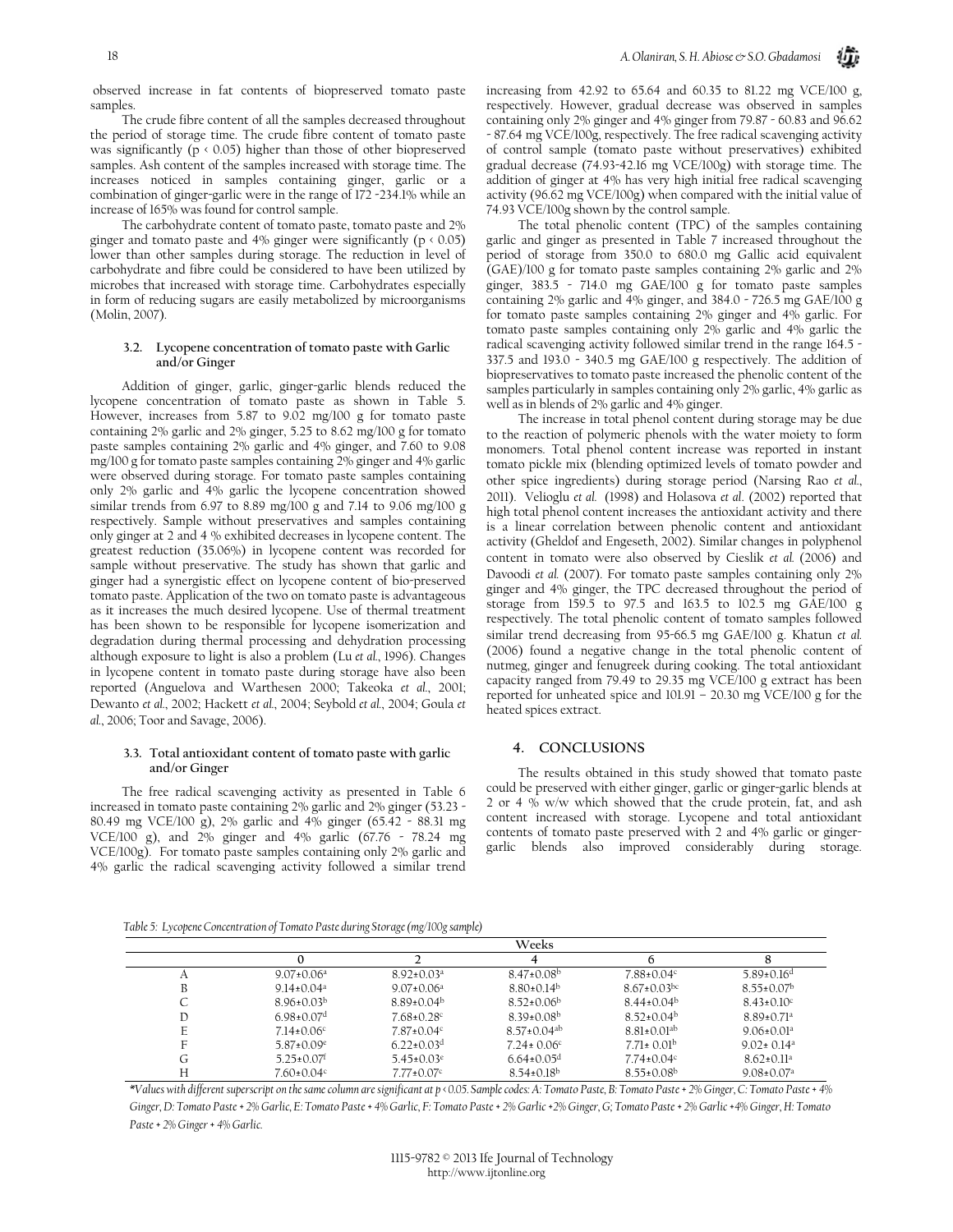|  | Table 6: DPPH Radical Scavenging Activity of Tomato Paste (mg VCE/100 g) |  |
|--|--------------------------------------------------------------------------|--|
|  |                                                                          |  |

|   | <u>。</u> | $\epsilon$<br>$\overline{\phantom{a}}$ | $\sim$<br>$\overline{\phantom{a}}$ |       |       |
|---|----------|----------------------------------------|------------------------------------|-------|-------|
|   |          | Weeks                                  |                                    |       |       |
|   |          | 2                                      |                                    | 6     | 8     |
| А | 74.93    | 56.64                                  | 54.64                              | 46.34 | 42.16 |
| B | 79.87    | 75.38                                  | 71.75                              | 70.46 | 60.83 |
| C | 96.62    | 88.40                                  | 88.34                              | 87.76 | 87.64 |
| D | 42.92    | 49.87                                  | 58.96                              | 63.43 | 65.64 |
| E | 60.35    | 72.23                                  | 74.41                              | 76.24 | 81.22 |
| F | 53.24    | 59.13                                  | 73.64                              | 73.69 | 80.49 |
| G | 65.41    | 76.40                                  | 85.05                              | 86.58 | 88.31 |
| Н | 67.76    | 70.26                                  | 70.85                              | 77.76 | 78.24 |

*\*Samples codes: A: Tomato Paste, B: Tomato Paste + 2% Ginger, C: Tomato Paste + 4% Ginger, D: Tomato Paste + 2% Garlic, E: Tomato Paste + 4% Garlic, F: Tomato Paste + 2% Garlic +2% Ginger, G; Tomato Paste + 2% Garlic +4% Ginger, H: Tomato Paste + 2% Ginger + 4% Garlic.* 

*Table 7: Total Phenolic Content of Tomato Paste (mg GAE/100 g)* 

|   |        | Weeks  |        |        |        |  |
|---|--------|--------|--------|--------|--------|--|
|   |        |        | 4      | 6      | 8      |  |
| А | 95.00  | 83.50  | 81.00  | 78.50  | 66.50  |  |
| B | 159.50 | 157.00 | 116.00 | 114.50 | 97.50  |  |
|   | 163.50 | 152.40 | 150.00 | 138.00 | 102.50 |  |
| D | 164.50 | 207.00 | 240.50 | 307.00 | 337.50 |  |
| E | 193.00 | 238.00 | 283.50 | 333.50 | 340.50 |  |
| F | 350.00 | 428.50 | 469.00 | 524.50 | 681.00 |  |
| G | 383.50 | 452.50 | 476.00 | 612.00 | 714.00 |  |
| Н | 384.00 | 464.50 | 480.00 | 647.50 | 726.50 |  |

*Samples codes: A: Tomato Paste, B: Tomato Paste + 2% Ginger, C: Tomato Paste + 4% Ginger, D: Tomato Paste + 2% Garlic, E:* 

*Tomato Paste + 4% Garlic, F: Tomato Paste + 2% Garlic +2% Ginger, G; Tomato Paste + 2% Garlic +4% Ginger, H: Tomato Paste + 2% Ginger + 4% Garlic.* 

#### **REFERENCES**

- Anguelova, T. and Warthesen, J., Lycopene stability in tomato powders. *Journal of Food Science,* 65*:*67–70, 2000.
- AOAC., Official Methods of Analysis International. 17th Edition. Association of Official Analytical Chemist. USA, 2000.
- Benkeblia, N., Antimicrobial activity of essential oil extracts of various onions (*Allium cepa*) and garlic (*Allium sativum*). *Lebensmittel Wissenschaft und Technologie.,* 37: 263-268, 2004.
- Boyraz, N. and Özcan, M., Antifungal effect of some spice hydrosols. *Fitoterapia.* 76: 661- 665, 2005.
- Cakir, A., Mavi, A., Yildirim, A., Duru, M. E., Harmander, M. and Kazaz, C., Isolation and Characterization of antioxidant phenolic compound from the aerial part of *Hypericum hyssopifolium .L.* by activity guided fractionation. *Journal of Ethnopharmacology,* 87: 73-78, 2003.
- Cieslik, E., Greda, A. and Adamus, W., Contents of polyphenols in fruit and vegetables. *Food Chemistry,* 94: 135-142, 2006.
- Davoodi, M. G., Vijayanand, P., Kulkarni, S. G. and Ramana, K. V. R., Effect of different pretreatments and dehydration methods on quality characteristics and storage stability of tomato powder. *Lebensmittel Wissenschaft und Technologie,* 40: 1832-1840, 2007.
- Dewanto, V., Wu, X., Adom, K. K. and Liu, R. H., Thermal processing enhances the nutritional value of tomatoes by increasing total antioxidant activity. *Journal of Agricultural Food Chemistry,* 50:3010– 3014, 2002.
- Diana, M., Mariana-Atena, P., Gosoasa, I., Monica, H., Gergen, I. and Lazureanu, A., The Correlations between Total Antioxidant Capacity and Total Polyphenols Content Established for Tomatoes. *Lucrari Stinfice Medicina Veterinara,* 40: 50- 55, 2007.
- Freedman, N. D., Park, Y., and Subar, A. F., "Fruit and vegetable intake and head and neck cancer risk in a large United States prospective cohort study". International Journal of Cancer, 122 (10): 2330–2336, 2008.
- Gheldof, N. and Engeseth, N. J., Antioxidant capacity of honeys from various floral sources based on the determination of oxygen radical absorbance capacity and inhibition of in vitro lipoprotein oxidation in human serum samples. *Journal of Agricultural and Food Chemistry,* 50: 3050– 3055, 2002.

Goula, A. M., Nikas, V. A, Chatzitakis, P. C. and Adamopoulos, K. G., Prediction of lycopene degradation during a drying process of tomato pulp. *Journal of Food Engineering,* 74*:* 27–46, 2006.

- Griffiths, G., Trueman, L.,Crowther, T., Thomas, B. and Smith, B., Onions- A Global Benefit to Health. *Phytotherma Resource,* 16: 603- 615, 2002.
- Haciseferogulları, H. , Özcan, M., Demir, F. and Calısır, S., Some nutritional and technological properties of garlic (*Allium sativum* L.). *Journal of Food Engineering,* 68: 463- 469, 2005.
- Hackett, M. M., Lee, J. H., Francis, D. and Schwartz, S. J., Thermal stability and isomerization of lycopene in tomato oleoresins from different varieties. *Journal of Food Science,* 69: 536–541, 2004.
- Holasovia. M., Fiedlerova, V., Smrcinova, H., Orsak, M., Lachman, J and Vavreinova, S., Buckwheat – the source of antioxidant activity in functional foods. *Food Research International,* 35: 207– 211, 2002.
- Kaewin, N., Appropriate Strategy for drying Garlic. Unpublished thesis, school of Energy and materials, 2004.
- Khatun, M., Eguchi, S., Yamaguchi, T., Takamura, H., and Matoba, T., Effect of Thermal Treatment on Radical-scavenging Activity of Some Spices. *Food Science and Technology Resource,* 12(3): 178 -185, 2006.
- Levy, J., Bosin, E., Fieldman, B., Giat, Y., Munster, A., Damilenko, M., and Sharoni Y., Lycopene is a more potent inhibitor of human cancer cell proliferation than  $\propto$   $-carot$ *ene* or  $\beta$   $-carot$ *ene.* Nutrition Cancer, 24: 257-266, 1995.
- Lu, J., Pei, H., Ip, C., Lisk, D. J., Ganther, H. and Thompson, H. J., Effect on an aqueous extract of selenium-enriched garlic on in vitro markers and in vivo efficacy in cancer prevention. *Carcinogenesis,* 17: 1903-1907, 1996.
- Molin, G., Probiotics: compensating for a systemic error in the modern diet. *Journal of the Institute of Food Science and Technology,* 21(4): 17-19, 2007.
- Narsing Rao, G., Prabhakara Rao, P. G., Balaswamy,, K. and Rao, D. G., Preparation of instant tomato pickle mix and evaluation of its storage stability. *International Food Research Journal,* 18: 589-593, 2011.
- Nwanekezi, E. C and Onyeali, N. O., Effect of Chemical preservative on the shelf life on bottled Intermediate Moisture Tomato Paste stored at Ambient Temperature. *Nigeria food Technology Journal,* 23: 11-15, 2005.
- Onyeagba, R. A., Ugbogu, O. C, Okeke, C. U. and Iroakasi, O., Studies on the antimicrobial effects of garlic (*Allium sativum* Linn), ginger (*Zingiber officinale* Roscoe) and lime (*Citrus aurantifolia* Linn). *African Journal of Biotechnology*, 3: 552-554, 2004.

1115-9782 © 2013 Ife Journal of Technology http://www.ijtonline.org